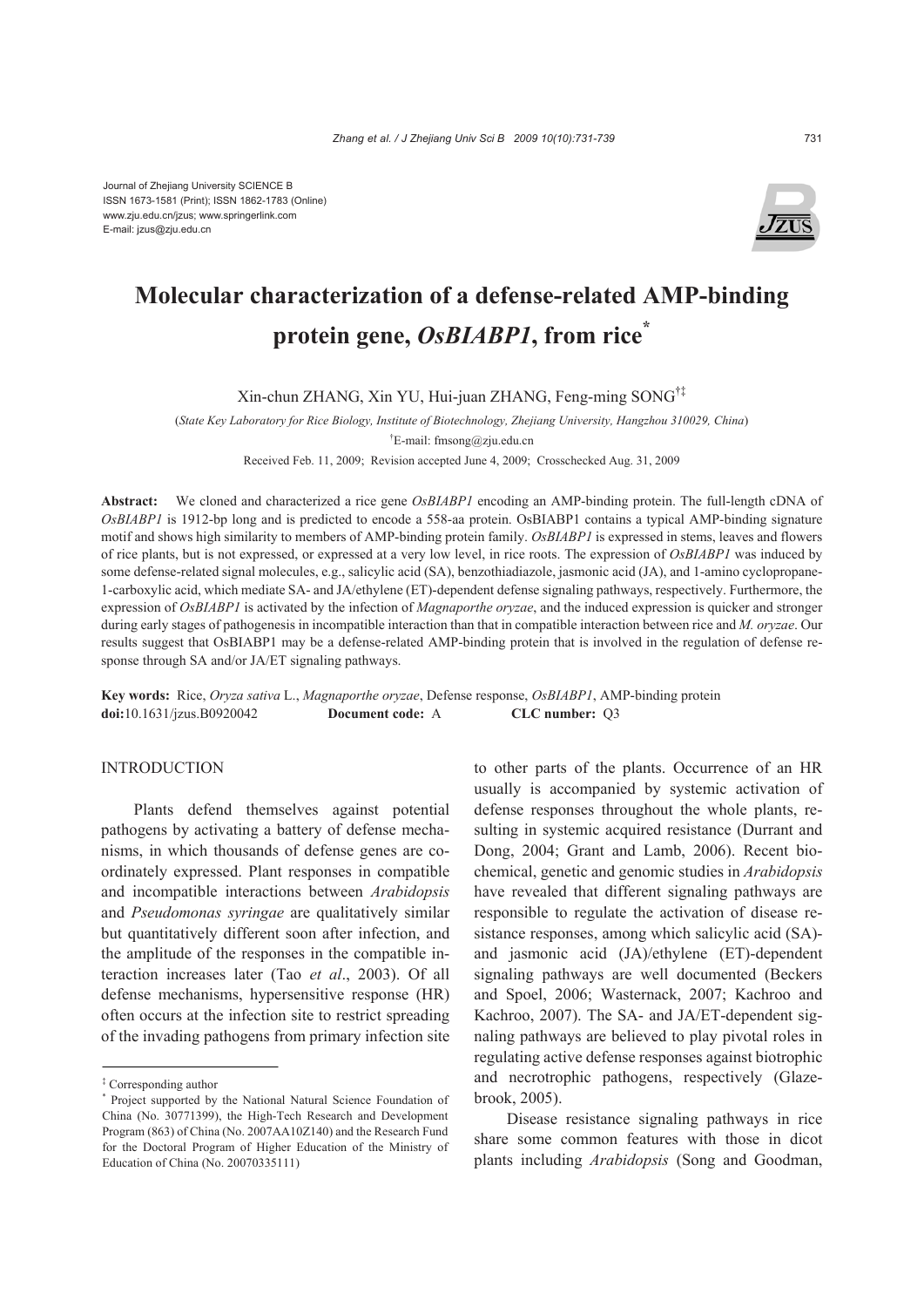2001). *OsNPR1*, a homolog of *Arabidopsis NPR1*/ *NIM1*, also defines a disease resistance pathway similar to the NPR1-mediated signaling pathway in *Arabidopsis*, because the overexpression of *Arabidopsis NPR1* or rice endogenous *OsNPR1* in transgenic rice resulted in enhanced disease resistance and activation of defense gene expression (Chern *et al*., 2001; 2005; Fitzgerald *et al*., 2004; Yuan *et al*., 2007). Meanwhile, JA has also been demonstrated to play important roles in rice defense response against pathogen infection (Mei *et al*., 2006; Yara *et al*., 2007; Qiu *et al*., 2007), probably coordinately operating with the SA-dependent signaling pathway (Qiu *et al*., 2007).

Previously, we demonstrated that benzothiadiazole (BTH), a structural analog of SA, can induce disease resistance response against rice blast disease (*Magnaporthe oryzae*), sheath blight disease (*Rhizoctonia solani*), and leaf bacterial blight disease (*Xanthomonas oryzae* pv. *oryzae*) (Ge *et al*., 1999; Song *et al*., 2001; Zhang *et al*., 2004). To study the molecular mechanism of the BTH-induced disease resistance in rice, we isolated and identified over 200 differentially expressed genes through suppression subtractive hybridization (Song and Goodman, 2002a). Recently, our further studies on some selected differentially expressed genes have revealed that genes encoding mitogen-activated protein kinases (*OsBIMK1* and *OsBIMK2*), protein phosphatase 2C (*OsBIPP2C1*), homeodomain and ERF transcriptional factors (*OsBIHD1* and *OsBIERF1~4*), phosphoinositide-specific phospholipase C (*OsPI-PLC1*), F-box protein (*OsDRF1*), diacylglycerol kinase (*OsBIDK1*), zinc finger protein (*OsBIRF1*), DEAD-box RNA helicase (*OsBIRH1*), and serine carboxypeptidase-like protein (*OsBISCPL1*) are involved in disease resistance responses and other abiotic stress (Song and Goodman, 2002a; 2002b; Luo *et al*., 2005a; 2005b; Hu *et al*., 2006; Cao *et al*., 2006a; 2006b; 2008; Song *et al*., 2006; Zhang *et al*., 2008; Liu *et al*., 2008a; 2008b; Li *et al*., 2008). In this study, we cloned and characterized a rice AMPbinding protein gene, *OsBIABP1*, and found that *OsBIABP1* gene can be induced by SA, BTH, JA and 1-amino cyclopropane-1-carboxylic acid (ACC), some well-known defense-related signaling molecules, and by infection with *M. oryzae*, causal agent of the blast disease. Our preliminary results suggest that OsBIABP1 may be involved in regulating rice disease resistance response through mediating different signaling pathways.

#### MATERIALS AND METHODS

# **Growth of rice plants, chemical treatments, and pathogen inoculation**

Rice cultivar Yuanfengzao (*Oryza sativa* L. subsp. *indica*) and a pair of isogenic lines (H8R and H8S) were used in this study. Rice seedlings were grown in field soil packed in plastic pots (8 cm in diameter and 10 cm in height, 10 seedlings/pot) under 14 h light/10 h dark at  $27/22$  °C (day/night) in a growth room. Samples for tissue-specific expression were harvested from mature rice plants grown in a greenhouse with natural sunlight, frozen immediately in liquid nitrogen, and stored at −80 °C until use.

Three-week-old seedlings of cv. Yuanfengzao were treated by spraying with solutions of 0.3 mmol/L BTH (Novartis Crop Protection Inc., USA), 1.0 mmol/L SA (pH 6.5) (Sigma, St. Lousi, USA), 100 μmol/L JA (Sigma, St. Lousi, USA) or 100 μmol/L ACC (Sigma, St. Lousi, USA), respectively. JA and ACC were dissolved in  $0.1\%$  (v/v) ethanol. Control seedlings were treated in the same way as spraying with  $0.1\%$  (v/v) ethanol or distilled sterilized water. Three-week-old seedlings of H8R and H8S were inoculated by leaf spraying with spore suspen $sion (5 \times 10^5 \text{ spores/ml in } 0.05\% \text{ (v/v) Tween-20) of } M.$ *oryzae* (race ZB1, strain 85-14B1). The inoculated seedlings were kept at 100% relative humidity in dark for 36 h and then returned to the growth chamber under 14 h light/10 h dark at 27/22 °C (day/night). Leaf samples were collected at different time points and stored at −80 °C until use.

# **Cloning of** *OsBIABP1* **cDNA and bioinformatics analysis**

Differentially expressed cDNA clone BNHN-n7 contained a 284-bp insert, which showed a high level of similarity to putative AMP-binding protein (ABP) in plants. The 5′- and 3′-end fragments were amplified using phage DNA prepared from a rice cDNA library as template in order to obtain information of the full-length cDNA sequence of this putative ABP gene. The sequence-specific primers used were BNHN-n7-1F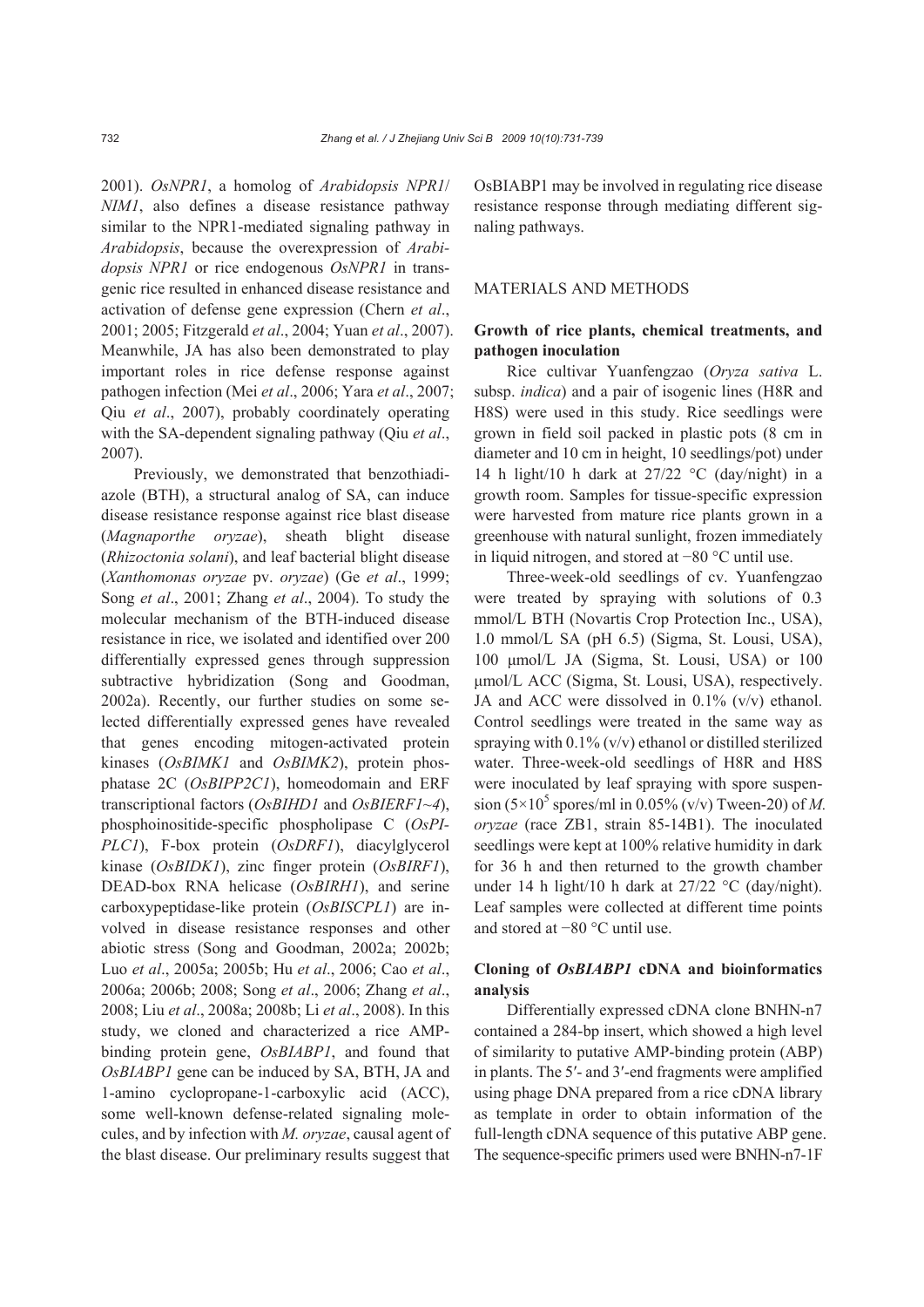(CATGGACAAGCTCGGCGCCA) and BNHN-n7-1R (CTGGCTAGATGCCGCTACA). The 5′-end fragment was amplified with BNHN-n7-1R and a vector primer T3-2 (CCTGCAGGTCGACACTAGTG), while the 3'-end fragment was amplified with BNHN-n7-1F, and a vector primer T7-2 (CCACCC GGGTGGAAAATCGA). A pair of gene-specific primers, BNHN-n7-2F (AAGAGCTCATGGACAA GCTCGGC, a *Sac*I site is underlined) and BNHN-n7-2R (CCCTCGAGCCGCTACATTTTACT, an *Xho*I site is underlined), was then used for the amplification of the entire open reading frame (ORF) sequence. All PCR products were purified and cloned into pUCm-T vector (Sangon, Shanghai, China). Plasmid containing the complete ORF sequence was designated pUCmT*-*BNHN-n7-1.

DNA sequencing was performed on both strands of the plasmids using a MegaBACE 1000 DNA Analysis System (Amersham Biosciences, UK). Similarity searches were carried out using BLAST programs at the National Center for Biotechnology Information (NCBI) GenBank database (http://www. nvbi.nlm.nih.gov/BLAST/). Sequence alignments and phylogenetic tree analysis were conducted using ClustalW method using DNAstar software (Laser-Gene, Madison, WI, USA).

# **RNA extraction and reverse transcriptionpolymerase chain reaction analysis of gene expression**

Total RNA was extracted with Trizol reagent (Invitrogen, Shanghai, China) following the manufacturer's instruction. Samples of total RNA (0.5 μg) were reverse-transcribed using SuperScript III Kit (Invitrogen, Shanghai, China), followed by polymerase chain reaction (PCR) reaction using 1 μl of the RT product and 10 pmol of each primer in a total volume of 25 μl. The amplification conditions were as follows: 95 °C 3 min, 23~40 cycles of 94 °C for 15 s, 55 °C for 30 s, and 72 °C for 1 min. PCR reactions were performed 23 cycles for *ACTIN1* gene, 40 cycles for tissue-specific expression, and 32 cycles for induction of *OsBIABP1* expression, and the PCR products were electrophoresed on a 1.2% (w/v) agarose gel. *OsBIABP1*-specific primers used are Os-BIABP1-rt-1F (GAGGCGATCGGCTTCGAGGTC) and OsBIABP1-rt-1R (GTGGACGTCTTCGGTAA CTCGTC). Rice *ACTIN1* gene (accession No. X16280) was used as a control with primers of AC-TIN1-1F (ACTGTCCCCATCTATGAAGGA) and ACTIN1-1R (CTGCTGGAATGTGCTGAGAGA).

#### RESULTS

#### **Cloning of** *OsBIAMP1* **gene cDNA**

In our previous studies, over 200 differentially expressed cDNA clones associated with BTH-induced defense response were identified (Song and Goodman, 2002a). BLAST searching revealed that a differentially expressed cDNA clone, BNHN-n7, containing a 284-bp insert, showed high similarity to genes encoding plant ABPs, indicating that the insert in BNHN-n7 may be a part of a rice ABP gene. To obtain this putative ABP gene, the 5′- and 3′-end sequences were amplified and a full-length cDNA was assembled. Because clone BNHN-n7 was identified originally from a suppression subtractive hybridization library constructed by subtracting cDNAs from BTH-induced rice leaf tissue with cDNAs from uninoculated control leaf tissue (Song and Goodman, 2002a), this gene was thus designated as *OsBIABP1* for *Oryza sativa* L. BTHinduced AMP-binding protein 1.

The full-length cDNA of *OsBIABP1* is 1912-bp long, which contains a predicted ORF of 1677 bp, and 5′- and 3′-UTR sequences of 87 and 148 bp, respectively. Database searches identified a full-length cDNA, AK106615, isolated from *Oryza sativa* L. subsp. *Japonica* by KOME project (http://cdna01.dna. affrc.go.jp/cDNA/), which has one nucleotide difference from *OsBIABP1* cDNA. However, this nucleotide difference does not cause amino acid difference in predicted proteins. The *OsBIABP1* gene corresponds to locus Os04g57850 as predicted by TIGR Rice Genome Annotation. *OsBIABP1* is localized at chromosome 3 of the rice genome and consists of 2 exons and 1 intron.

#### **Characterization of OsBIAMP1 protein**

The 1677-bp ORF of the *OsBIABP1* gene is predicted to encode a 558-aa protein with a calculated molecular weight of 60.4 kD and an isoelectric point of 7.87 (Fig.1). BLAST searches at the NCBI GenBank database (http://www.ncbi.nlm.nih.gov/) indicate that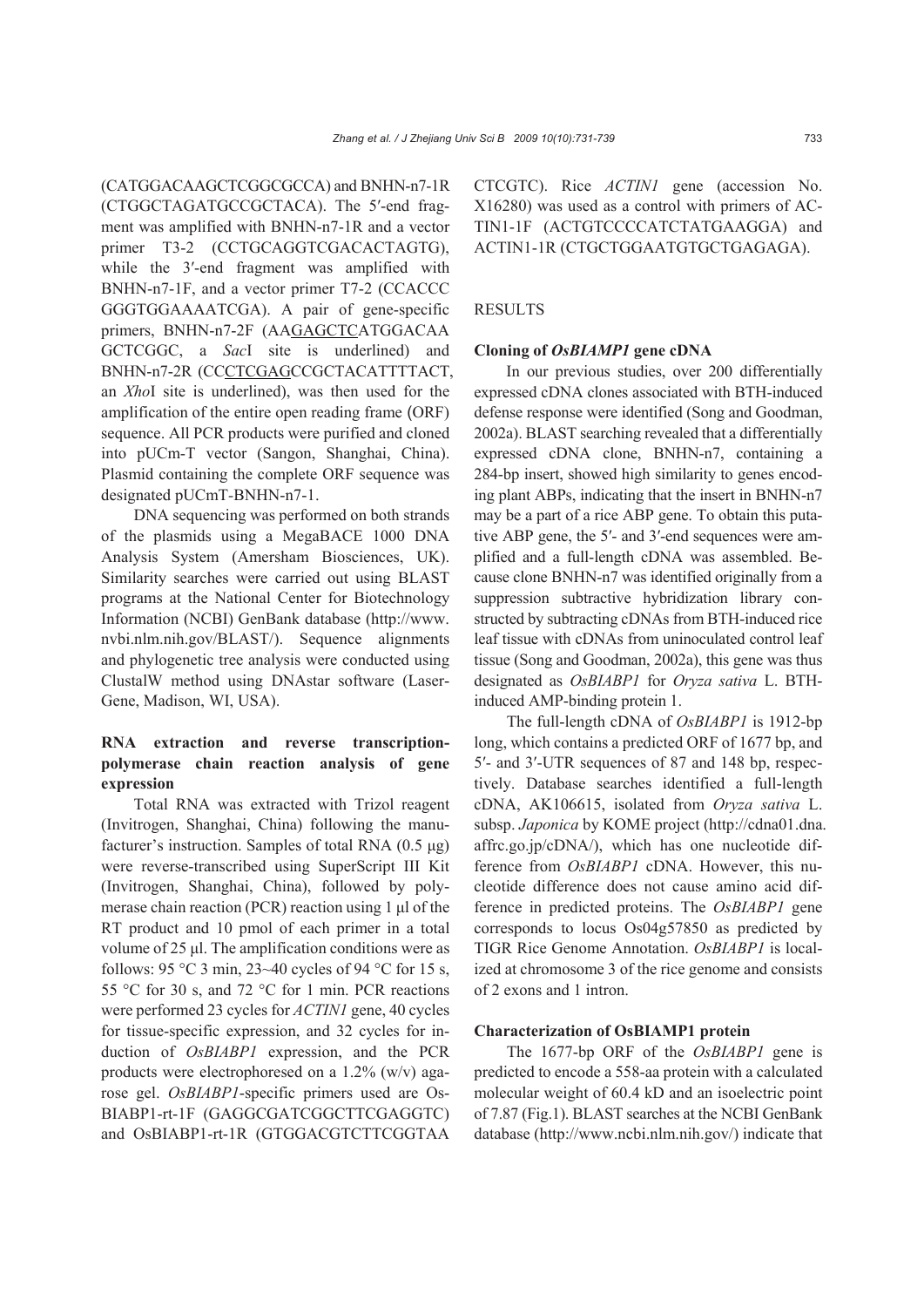

**Fig.1 Comparison of OsBIABP1 with** *Arabidopsis* **AtAMP5 (At5g16370) and AtAMP9 (At1g21540)**  Sequences were aligned using ClustalW program with DNAstar software. The conserved AMP-binding signature motif is indicated by a solid line on the sequences

OsBIABP1 contains a highly conserved region (from Leu-17 to Met-544), often seen in acyl-CoA synthetases (PRK08162, CaiC) that are involved in lipid/secondary metabolites biosynthesis, transport, and catabolism. Further domain search using PROSITE program at ExPASy server (http:// au.expasy.org/) identified a conserved AMP-binding signature motif sequence LNYTSGTTSAPK (Fig.1). Similarity searches and phylogenetic tree analysis revealed that OsBIABP1 has high levels of similarity to *Atabidopsis* AtAMPs, specifically to AtAMP5, AtAMP6, and AtAMP8~10, giving 58.5%~64.5% identity at amino acid sequence level (Fig.2). Os-BIABP1 and these *Arabidopsis* AMPs form a small group in the phylogenetic tree (Fig.2).

#### **Tissue-specific expression of** *OsBIABP1* **in rice**

Tissue-specific expression of *OsBIABP1* in rice plants grown under normal growth condition was examined by semi-quantitative RT-PCR. To avoid the risk to amplify homologous genes, downstream reverse primer was designed to be located in the UTR region at the 3′-end to improve specificity in PCR amplification. The specificity of the RT-PCR primers was further confirmed by sequencing of the PCR products. Under normal growth conditions, expression levels of *OsBIABP1* in different tissues of rice plants were very low, so we could not detect any product using 30~35 cycles of PCR. When RT-PCRs were increased to 40 cycles, a single band was observed. As shown in Fig.3, transcript of *OsBIABP1*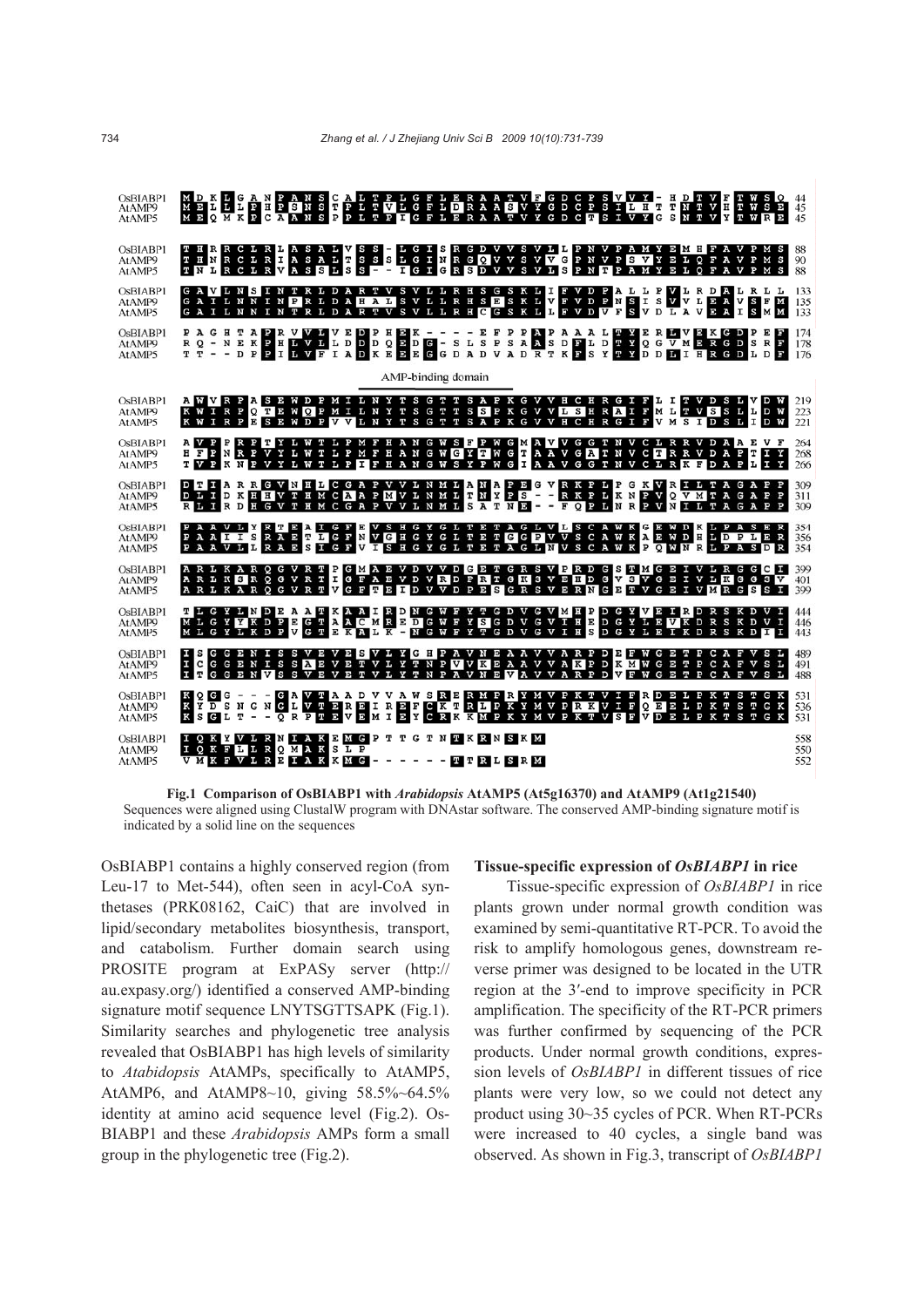was detected in stems, leaves, and flowers, but not in root samples. *OsBIABP1* was expressed at relatively high levels in stems as compared with those in leaves and flowers (Fig.3). This result suggests that *Os-BIABP1* is differentially expressed in a tissue-specific manner in rice.



**from rice and** *Arabidopsis*

Sequence alignment and phylogenetic tree were constructed using ClustalW program in DNAstar software. The ABP proteins used for alignment are *Arabidopsis thaliana*  AtAMP1 (At1g20560), AtAMP2 (At2g17650), AtAMP5 (At5g16370), AtAMP6 (At5g16340), AtAMP7 (At3g 16910), AtAMP8 (At1g75960), AtAMP9 (At1g21540), and AtAMP10 (At1g21530); *Oryza sativa* L. Os03g04120, Os03g04130, Os01g24030, Os02g02700, Os03g19240, Os03g19250, Os03g03790, Os09g38350



**Fig.3 Expression of** *OsBIABP1* **in different tissues of rice plants grown under normal growth condition** 

Rice plants were grown in soil and samples from different tissues and organs were collected for analysis of gene expression. RT-PCR was performed 40 cycles for *Os-BIABP1* using gene-specific primers and 23 cycles for *ACTIN1* used as a control

# **Induced expression of** *OsBIABP1* **by defenserelated signaling molecules**

The clone BNHN-n7 appeared to be differentially expressed in rice leaf tissue after treatment with BTH, indicating that *OsBIABP1* might be induced by BTH. We therefore first checked whether the ex-

pression of *OsBIABP1* in rice seedlings was induced by BTH. As expected, the induced expression of *OsBIABP1* was observed 24 h after treatment, peaked at 48 h, and maintained a relatively high level until 72 h after BTH treatment (Fig.4). We also analyzed whether the expression of *OsBIABP1* gene was induced by other different defense-related signal molecules including SA, JA, and ACC. Treatments with SA, JA or ACC all induced *OsBIRH1* expression in rice seedlings (Fig.4). SA treatment led to a rapid induced expression of *OsBIABP1* within 12 h and maintained to a relatively high level during 12~48 h after treatment (Fig.4). In JA-treated seedlings, the expression level of *OsBIABP1* increased significantly at 12 h, decreased slightly at 24 h, and increased again at 48 h after treatment (Fig.4). Similar to the kinetic in BTH-treated seedlings, ACC treatment induced markedly expression of *OsBIABP1* at 24 h, and a high level of expression was maintained during 24~72 h in rice seedlings (Fig.4). However, no significant expression of *OsBIABP1* was observed in water-treated **Fig.2 Phylogenetic tree analysis of OsBIABP1 with ABPs** 



**Fig.4 Induced expression of** *OsBIABP1* **in rice seedlings in response to treatments with different defense-related signal molecules** 

Three-week-old seedlings were treated by spraying with 0.3 mmol/L BTH, 1.0 mmol/L SA, 100 μmol/L JA, 100 μmol/L ACC or water, and leaf samples were collected at each time point after treatment. RT-PCR was performed 36 cycles for *OsBIABP1* using gene-specific primers and 23 cycles for *ACTIN1* used as a control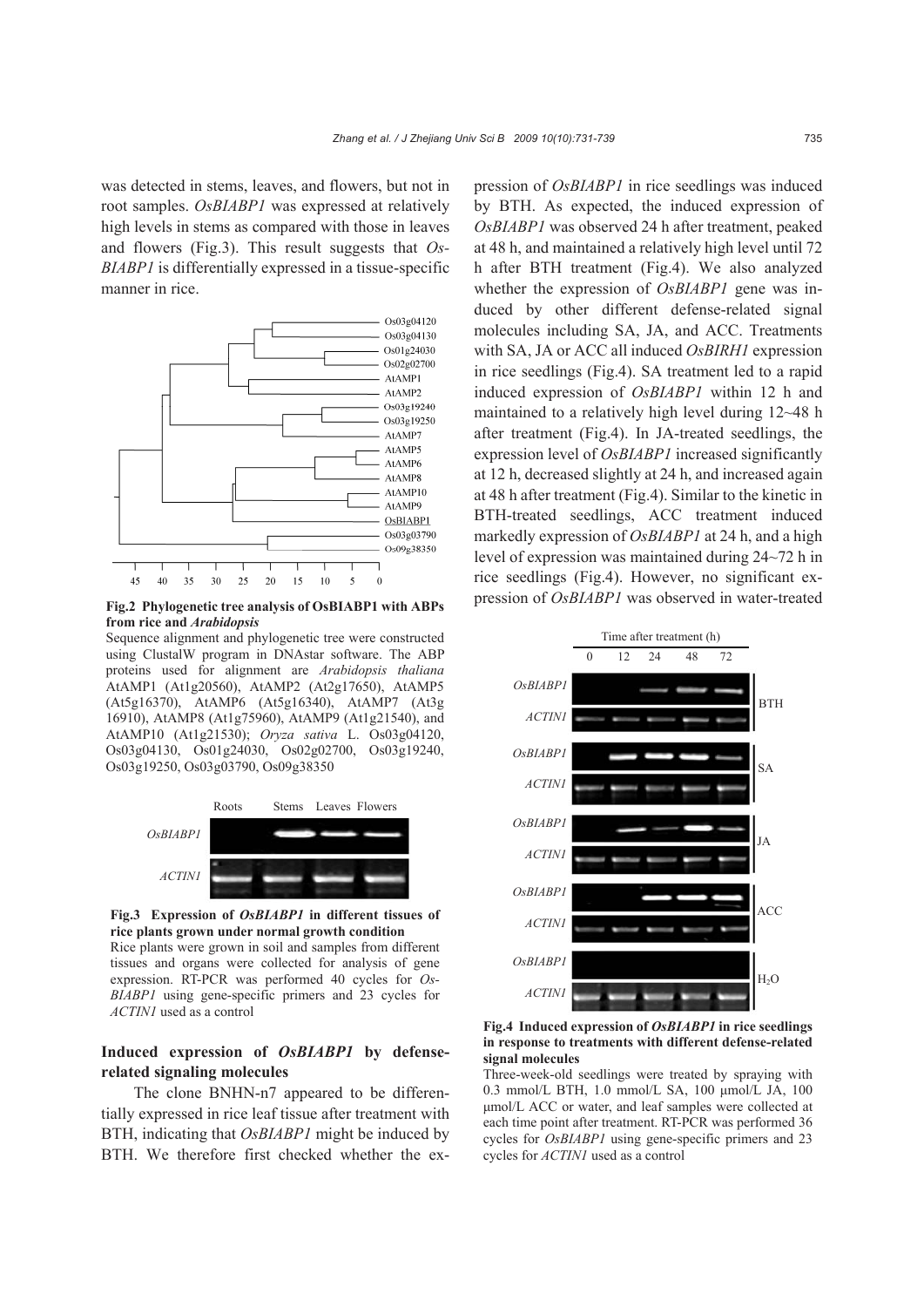control seedlings during the experiment period (Fig.4). These results suggest that *OsBIABP1* is responsible to multiple defense signal molecules and therefore might be involved in different defense signaling pathways.

# **Expression patterns of** *OsBIABP1* **in rice-***M. oryzae* **interactions**

Expression patterns of *OsBIABP1* in incompatible and compatible interactions between rice and the blast fungus, *M. oryzae*, were also analyzed. In these experiments, a pair of isogenic lines, H8R and H8S, was used, in which disease responses of H8R and H8S seedlings to the tested strain of *M. oryzae* represent an incompatible interaction and a compatible interaction, respectively. Disease symptom usually was seen on three-week-old seedlings of H8R and H8S three days after inoculation with the fungus. As shown in Fig.5, the expression of *OsBIABP1* was induced in rice seedlings after inoculation with *M. oryzae*; however, the expression kinetics showed different patterns. In incompatible interaction of H8R seedlings with the blast fungus, the expression of *OsBIABP1* was detected at 12 h, peaked at 24 h, and maintained a relatively high level during 24~72 h after inoculation (Fig.5). By contrast, in compatible interaction of H8S seedlings with *M. oryzae*, significant expression of *OsBIABP1* was observed at 24 h, increased gradually, and peaked at 72 h after inoculation (Fig.5). These results indicate that the expression of *OsBIABP1* is activated by pathogen, and that the induced expression is much quicker and stronger during early



**Fig.5 Induced expression of** *OsBIABP1* **in interactions between rice and** *Magnaporthe oryzae*

Three-week-old rice seedlings of H8R and H8S were inoculated with *M. oryzae* and leaf samples were collected at each time point after inoculation. RT-PCR was performed 36 cycles for *OsBIABP1* using gene-specific primers and 23 cycles for *ACTIN1* used as a control

stages of pathogenesis in incompatible interaction than in compatible interaction between rice and *M. oryzae*.

#### DISCUSSION

The AMP-binding proteins comprise a large family, whose members show diverse biochemical activities/functions, such as peptide antibiotic synthetases and siderophores, polyketide synthetases, 4-coumarate-CoA ligases, acetyl-CoA synthetases (ACSs), and acyl-CoA synthetases in plants (Shockey *et al*., 2000). In *Arabidopsis*, at least 44 genes encoding proteins containing the AMP-binding signature motif have been identified (Shockey *et al*., 2000; 2002). ACSs are the important members in this family because ACSs catalyze biochemically lipid metabolism, whose products have been shown to play crucial roles in a number of plant growth and development processes (Hayshi *et al*., 2002; Fulda *et al*., 2002; Schnurr *et al*., 2000; 2002). OsBIABP1 protein contains a conserved ACS domain and a characteristic AMP-binding signature motif sequence. However, results from phylogenetic tree analysis revealed that OsBIABP1 is much closer to *Arabidopsis* AMPBPs than to ACSs. It is therefore likely that OsBIABP1 is a member of AMPBPs rather than an ACS in rice. Biochemical activity for most members of the AMPBPs remains unclear. Thus, revealing if Os-BIABP1 has ACS activity or not and exploring its novel biochemical activity will be the future challenges.

Analyses of expression patterns have revealed that *Arabidopsis* AMP binding protein (AMPBP) genes are expressed in a tissue-specific manner. The expression patterns of the AMPBP genes varied widely in different tissues with a high degree of overlap, indicating the complexity of function of this family in *Arabidopsis* (Shockey *et al*., 2000; 2002; Schnurr *et al*., 2000). Pepper *CaSIG4* encoding an ACS, rapeseed *ACS6* and another ACS gene, were also shown to be expressed in specific tissues, e.g., *CaSIG4* in flowers and rapeseed *ACS6* in lipogenic tissues, respectively (Fulda *et al*., 1997; Pongdontri and Hills, 2001; Lee *et al*., 2001). We found that *OsBIABP1* is expressed mainly in aboveground stems,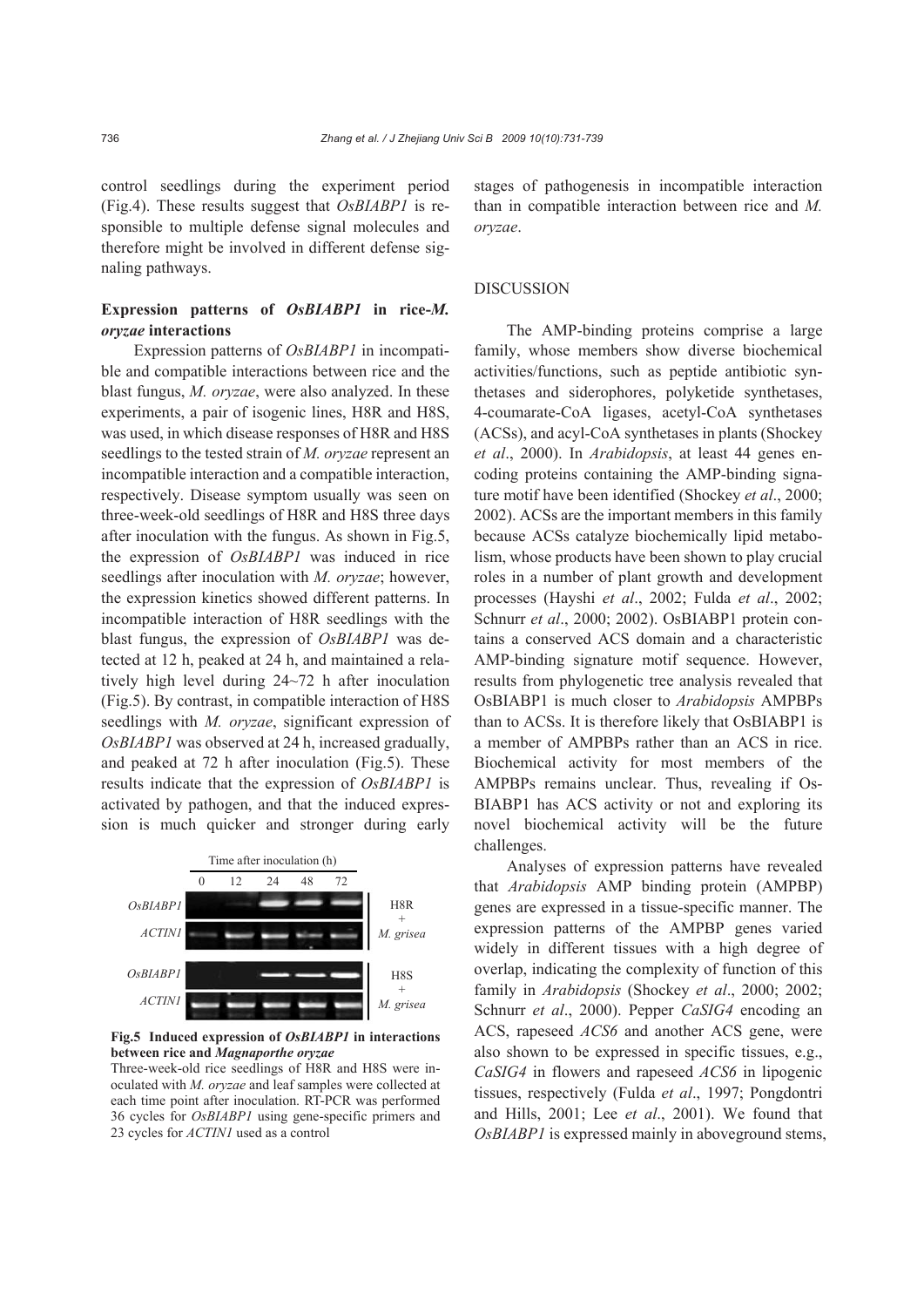leaves, and flowers, indicating that *OsBIABP1* may function in rice growth and development of aboveground parts.

It was recently demonstrated that the AMP-binding proteins, including ACSs, play roles in plant adaption to environment stress. The *Arabidopsis ACN1*, encoding a peroxisome-localized ACS, is involved in acetate utilization by activating exogenous acetate to the coenzyme A form for entry into the glyoxylate cycle (Turner *et al*., 2005). The pepper *CaSIG4*, encoding a plasma membrane-localized ACS, was induced rapidly in leaves after SA treatment and infection with *Xanthomonas campestris* pv. *vesicatoria*, suggesting a role in defense response (Lee *et al*., 2001). Expression of *OsBIABP1* can be induced by SA, JA, and ACC, which mediate different plant defense signaling pathways, the SAdependent pathway and the JA/ET pathway, respectively (Glazebrook, 2005). Importantly, pathogeninduced expression of *OsBIABP1* is much quicker and stronger during early stages of pathogenesis in incompatible interaction than in compatible interaction between rice and *M. oryzae*. These inducible features indicate that *OsBIABP1* has a function in defense response through mediating SA- and JA/ETdependent defense signaling pathways in rice. This is partially supported by recent observations that some defense-related factors can coordinate both SA- and JA-dependent signaling pathways to regulate disease resistance responses (Mei *et al*., 2006; Qiu *et al*., 2007).

Lipid metabolism is a complex, highly regulated process that plays essential roles in normal plant growth and development as well as in response to environmental stress. Some classes of AMP-binding proteins, e.g., ACSs and long-chain ACS (LACSs), are directly or indirectly involved in fatty acid metabolism (Hayshi *et al*., 2002; Fulda *et al*., 2002; Schnurr *et al*., 2002; Weimar *et al*., 2002), which may yield important signaling molecules including the well-known JA. It has been recently shown that fatty acid metabolism-derived signaling plays a critical role in regulation of defense responses against pathogen infection in *Arabidopsis* (Kachroo *et al*., 2003; 2004; 2008; Chandra-Shekara *et al*., 2007). Characterization of *OsBIABP1* may provide an opportunity to explore the function of fatty acid metabolism in rice disease resistance responses. Further studies with knockout/knockdown mutants and/or overexpression in transgenic plants will be helpful in understanding of the biological function and the mechanism of *OsBIABP1* in rice growth/development and environmental stress responses.

#### **References**

- Beckers, G.J., Spoel, S.H., 2006. Fine-tuning plant defence signalling: salicylate versus jasmonate. *Plant Biol.*, **8**(1): 1-10. [doi:10.1055/s-2005-872705]
- Cao, Y., Song, F., Goodman, R.M., Zheng, Z., 2006a. Molecular characterization of four rice ethylene-responsive element binding protein genes and their expressions in response to biotic and abiotic stresses. *J. Plant Physiol.*, **163**(11):1167-1178. [doi:10.1016/j.jplph.2005.11.004]
- Cao, Y., Wu, Y., Zheng, Z., Song, F., 2006b. Overexpression of the rice EREBP-like gene *OsBIERF3* enhances disease resistance and salt tolerance in transgenic tobacco. *Physiol. Mol. Plant Pathol.*, **67**(3-5):202-211. [doi:10. 1016/j.pmpp.2006.01.004]
- Cao, Y., Yang, Y., Zhang, H., Li, D., Zheng, Z., Song, F., 2008. Overexpression of a rice defense-related F-box protein gene *OsDRF1* in tobacco improves disease resistance through potentiation of defense gene expression. *Physiol. Plant.*, **134**(3):440-452. [doi:10.1111/j.1399-3054.2008. 01149.x]
- Chandra-Shekara, A.C., Venugopal, S.C., Barman, S.R., Kachroo, A., Kachroo, P., 2007. Plastidial fatty acid levels regulate resistance gene-dependent defense signaling in Arabidopsis. *Proc. Natl. Acad. Sci. USA*, **104**(17): 7277-7282. [doi:10.1073/pnas.0609259104]
- Chern, M.S., Fitzgerald, H.A., Yadav, R.C., Canlas, P.E., Dong, X., Ronald, P.C., 2001. Evidence for a diseaseresistance pathway in rice similar to the NPR1-mediated signaling pathway in *Arabidopsis*. *Plant J.*, **27**(2): 101-113. [doi:10.1046/j.1365-313x.2001.01070.x]
- Chern, M.S., Fitzgerald, H.A., Canlas, P.E., Navarre, D.A., Ronald, P.C., 2005. Overexpression of a rice *NPR1* homolog leads to constitutive activation of defense response and hypersensitivity to light. *Mol. Plant-Microbe Interact.*, **18**(6):511-520. [doi:10.1094/MPMI-18-0511]
- Durrant, W.E., Dong, X., 2004. Systemic acquired resistance. *Annu. Rev. Phytopathol.*, **42**(1):185-209. [doi:10.1146/ annurev.phyto.42.040803.140421]
- Fitzgerald, H.A., Chern, M.S., Navarre, R., Ronald, P.C., 2004. Overexpression of (*At*)*NPR1* in rice leads to a BTH- and environment-induced lesion-mimic/cell death phenotype. *Mol. Plant-Microbe Interact.*, **17**(2):140-151. [doi:10. 1094/MPMI.2004.17.2.140]
- Fulda, M., Heinz, E., Wolter, F.P., 1997. *Brassica napus* cDNAs encoding fatty acyl-CoA synthetase. *Plant Mol. Biol.*, **33**(5):911-922. [doi:10.1023/A:1005780529307]
- Fulda, M., Shockey, J.M., Werber, M., Wolter, F.P., Heinz, E., 2002. Two long-chain acyl-CoA synthetases from *Arabidopsis thaliana* involved in peroxisomal fatty acid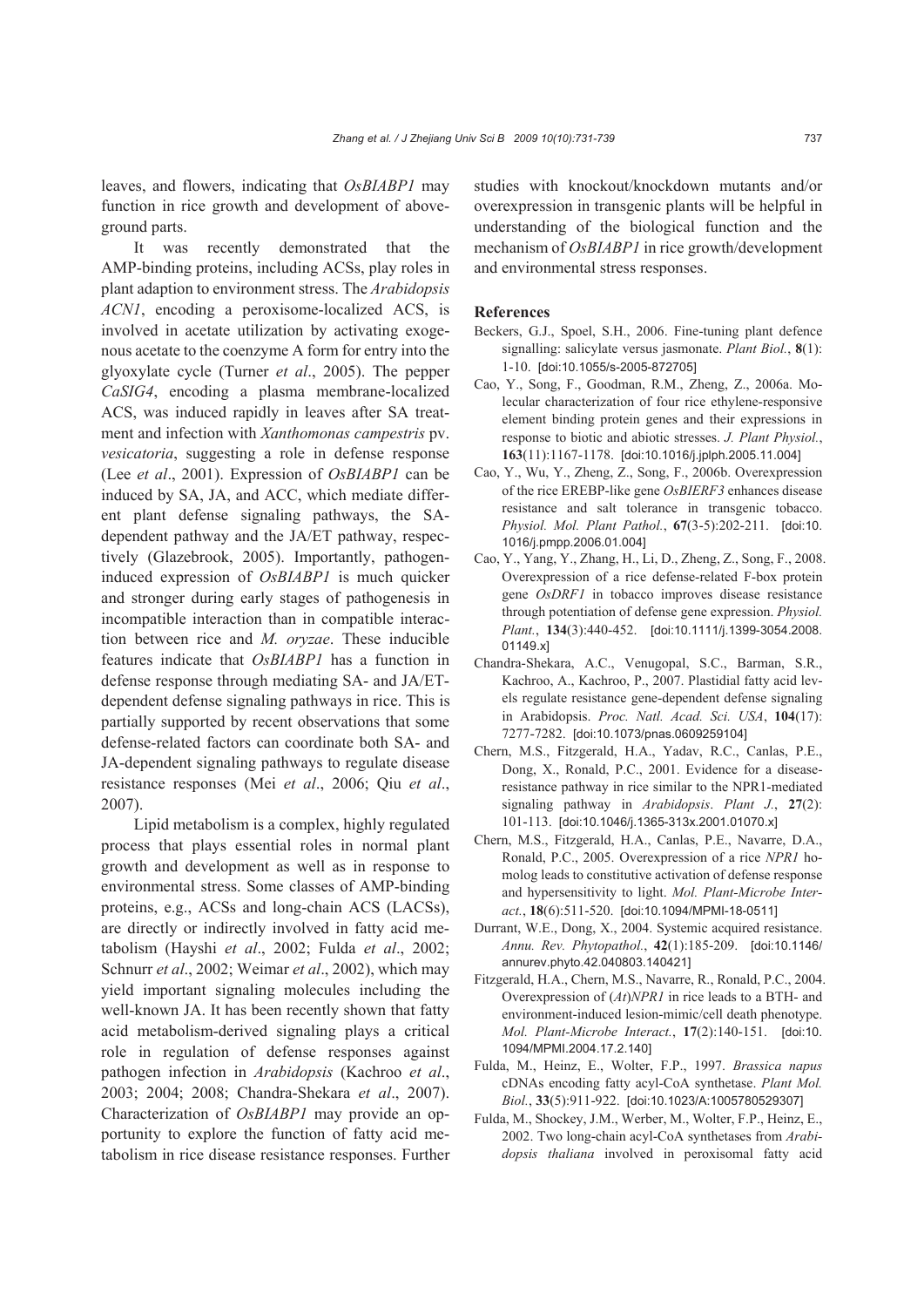β-oxidation. *Plant J.*, **32**(1):93-103. [doi:10.1046/j.1365- 313X.2002.01405.x]

- Ge, X., Song, F., Zheng, Z., 1999. Systemic acquired resistance to *Magnaporthe grisea* in rice induced by BTH. *Acta Agric. Zhejiangensis*, **11**(4):311-314 (in Chinese).
- Glazebrook, J., 2005. Contrasting mechanisms of defense against biotrophic and necrotrophic pathogens. *Annu. Rev. Phytopathol.*, **43**(1):205-227.[doi:10.1146/annurev.phyto. 43.040204.135923]
- Grant, M., Lamb, C., 2006. Systemic immunity. *Curr. Opin. Plant Biol.*, **9**(4):414-420. [doi:10.1016/j.pbi.2006.05.013]
- Hayshi, H., de Bellis, L., Hayshi, Y., Nito, K., Kato, A., Hayashi, M., Hara-Nishimura, L., Nishimura, M., 2002. Molecular characterization of an *Arabidopsis* acylcoenzyme A synthetases localized on glyoxysomal membranes. *Plant Physiol.*, **130**(4):2019-2026. [doi:10.1104/ pp.012955]
- Hu, X., Song, F., Zheng, Z., 2006. Molecular characterization and expression analysis of a rice protein phosphatase 2C gene, *OsBIPP2C1*, and overexpression in transgenic tobacco conferred enhanced disease resistance and abiotic tolerance. *Physiol. Plant.*, **127**(2):225-236. [doi:10.1111/ j.1399-3054.2006.00671.x]
- Kachroo, A., Kachroo, P., 2007. Salicylic acid-, jasmonic acidand ethylene-mediated regulation of plant defense signaling. *Genet. Eng.*, **28**:55-83. [doi:10.1007/978-0-387- 34504-8\_4]
- Kachroo, A., Lapchyk, L., Fukushige, H., Hildebrand, D., Klessig, D., Kachroo, P., 2003. Plastidial fatty acid signaling modulates salicylic acid- and jasmonic acidmediated defense pathways in the *Arabidopsis ssi2* mutant. *Plant Cell*, **15**(12):2952-2965. [doi:10.1105/tpc. 017301]
- Kachroo, A., Venugopal, S.C., Lapchyk, L., Falcone, D., Hildebrand, D., Kachroo, P., 2004. Oleic acid levels regulated by glycerolipid metabolism modulate defense gene expression in *Arabidopsis*. *Proc. Natl. Acad. Sci. USA*, **101**(14):5152-5157. [doi:10.1073/pnas.04013151 01]
- Kachroo, A., Fu, D.Q., Havens, W., Navarre, D., Kachroo, P., Ghabrial, S.A., 2008. An oleic acid-mediated pathway induces constitutive defense signaling and enhanced resistance to multiple pathogens in soybean. *Mol. Plant-Microbe Interact.*, **21**(5):564-575. [doi:10.1094/ MPMI-21-5-0564]
- Lee, S.J., Suh, M.C., Kim, S., Kwon, J.K., Kim, M., Paek, K.H., Choi, D., Kim, B.D., 2001. Molecular cloning of a novel pathogen-inducible cDNA encoding a putative acyl-CoA synthetase from *Capsicum annuum* L. *Plant Mol. Biol.*, **46**(6):661-671. [doi:10.1023/A:1011677028 605]
- Li, D., Liu, H., Zhang, H., Wang, X., Song, F., 2008. OsBIRH1, a DEAD-box RNA helicase with functions in modulating defence responses against pathogen infection and oxidative stress. *J. Exp. Bot.*, **59**(8):2133-2146. [doi:10.1093/ ixb/ern0721
- Liu, H., Wang, X., Zhang, H., Yang, Y., Ge, X., Song, F.,

2008a. A rice serine carboxypeptidase-like gene *Os-BISCPL1* is involved in regulation of defense responses against biotic and oxidative stress. *Gene*, **420**(1):57-65. [doi:10.1016/j.gene.2008.05.006]

- Liu, H., Zhang, H., Yang, Y., Li, G., Yang, Y., Wang, X., Basnayake, B.M., Li, D., Song, F., 2008b. Functional analysis reveals pleiotropic effects of rice RING-H2 finger protein gene *OsBIRF1* on regulation of growth and defense responses against abiotic and biotic stresses. *Plant Mol. Biol.*, **68**(1-2):17-30. [doi:10.1007/s11103- 008-9349-x]
- Luo, H., Song, F., Goodman, R.M., Zheng, Z., 2005a. Up-regulation of *OsBIHD1*, a rice gene encoding BELL homeodomain transcriptional factor, in disease resistance responses. *Plant Biol.*, **7**(5):459-568. [doi:10.1055/s-2005-865851]
- Luo, H., Song, F., Zheng, Z., 2005b. Overexpression in transgenic tobacco reveals different roles for the rice homeodomain gene *OsBIHD1* in biotic and abiotic stress responses. *J. Exp. Bot.*, **56**(420):2673-2682. [doi:10.1093/ jxb/eri260]
- Mei, C., Qi, M., Sheng, G., Yang, Y., 2006. Inducible overexpression of a rice allene oxide synthase gene increases the endogenous jasmonic acid level, PR gene expression, and host resistance to fungal infection. *Mol. Plant-Microbe Interact.*, **19**(10):1127-1137. [doi:10.1094/ MPMI-19-1127]
- Pongdontri, P., Hills, M., 2001. Characterization of a novel plant acyl-coA synthetase that is expressed in lipogenic tissues of *Brassica napus* L. *Plant Mol. Biol.*, **47**(6): 717-726. [doi:10.1023/A:1013652014744]
- Qiu, D., Xiao, J., Ding, X., Xiong, M., Cai, M., Cao, Y., Li, X., Xu, C., Wang, S., 2007. OsWRKY13 mediates rice disease resistance by regulating defense-related genes in salicylate- and jasmonate-dependent signaling. *Mol. Plant-Microbe Interact.*, **20**(5):492-499. [doi:10.1094/ MPMI-20-5-0492]
- Schnurr, J.A., Shockey, J., Browse, J., 2000. Characterization of an acyl-CoA synthetase from *Arabidopsis thaliana*. *Biochem. Soc. Trans.*, **28**(6):957-958. [doi:10.1042/ BST0280957]
- Schnurr, J.A., Shockey, J.M., de Boer, G., Browse, J.A., 2002. Fatty acid export from the chloroplast. Molecular characterization of a major plastidial acyl-coenzayme A synthetase from *Arabidopsis*. *Plant Physiol.*, **129**(4): 1700-1709. [doi:10.1104/pp.003251]
- Shockey, J., Schnurr, J., Browse, J., 2000. Characterization of the AMP-binding protein gene family in *Arabidopsis thaliana*: will the real acyl-CoA synthetases please stand up? *Biochem. Soc. Trans.*, **28**(6):955-957. [doi:10.1042/ BST0280955]
- Shockey, J.M., Fulda, M.S., Browse, J.A., 2002. Arabidopsis contains nine long-chain Acyl-Coenzyme A synthetase genes that participate in fatty acid and glycerolipid metabolism. *Plant Physiol.*, **129**(4):1710-1722. [doi:10. 1104/pp.003269]
- Song, D., Song, F., Zheng, Z., 2006. A novel rice MAPK gene,